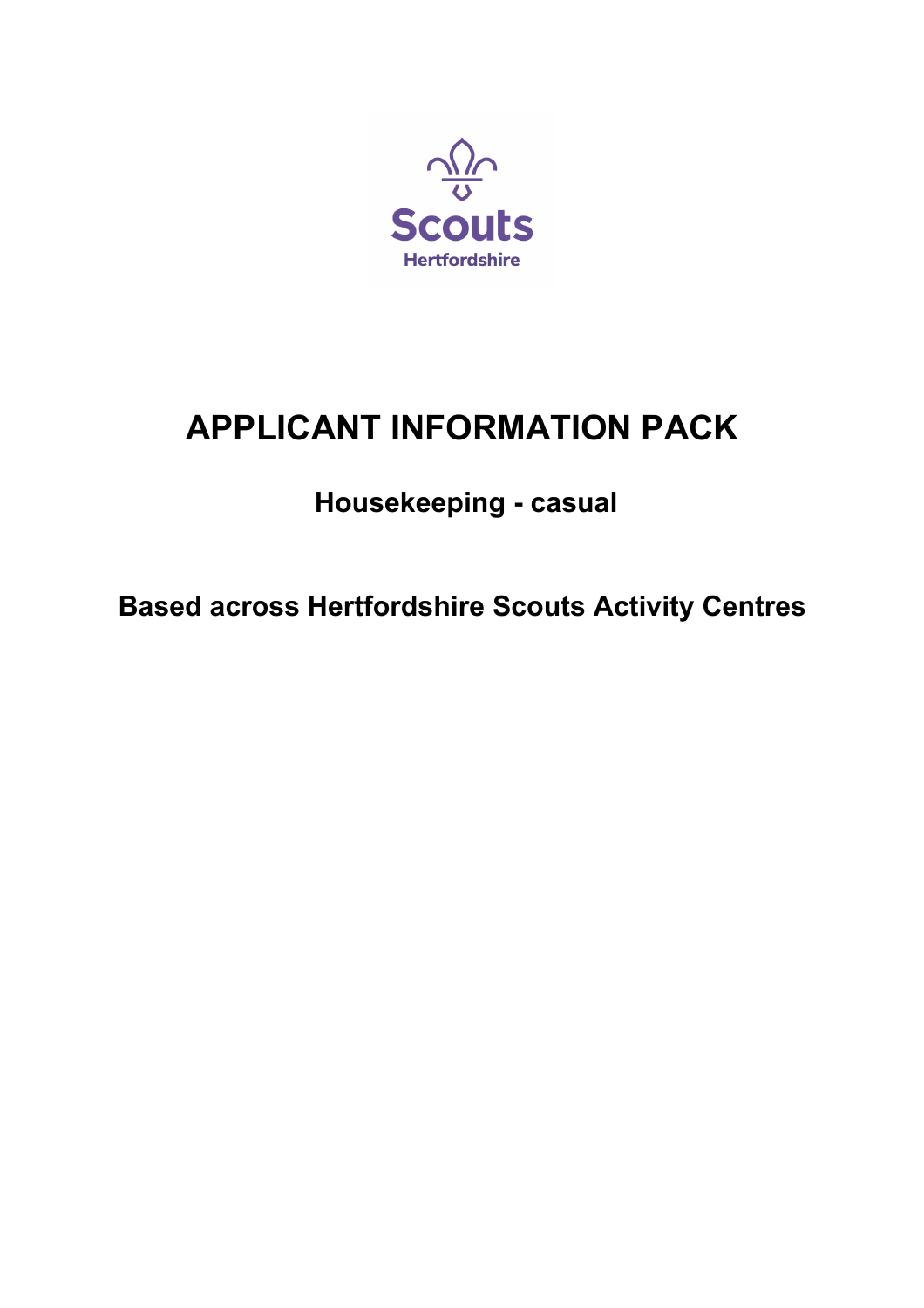

# **ABOUT US**

Scouting in Hertfordshire began formally in 1908, with 16 Districts, after Percy Everett met with Lord Baden-Powell at a dinner party and was encouraged to form a Scouting structure in the County. Hertfordshire now covers 18 Districts, split into over 180 Groups.

With such a big emphasis on adventure and outdoors in Scouting, Hertfordshire offers four Activity Centres within the County for day visits, camping and adventure needs. We also offer one centre in Scotland for trips further afield.

The four sites in Hertfordshire are:

**Phasels Wood Activity Centre**, based in Kings Langley. This site has been a Scout Activity Centre and Camp site for over 85 years and covers an area of 95 acres in rural Hertfordshire: 30 acres of woodland, 30 acres of rolling meadowland and a large 30 acre field. The site offers a choice of camping and indoor accommodation, as well as plenty of activity options for groups of all sizes.

**Tolmers Activity Centre**, based in Cuffley. This site has 70 acres of camping fields offering activities for small or large groups and can be combined with camping trips or indoor residential stavs.

**Well End Activity Centre**, based in Borehamwood. With 5 acres of meadow, four acres of enclosed woodland and a range of activities. There are a range of camping, indoor and meeting spaces on offer.

**Harmer Green Activity Centre**, based in Welwyn. Offering 44 acres of woodland, this site is available to book by Hertfordshire Groups for daytime and evening visits to support the delivery of the Scouting programme. Access to the site is on foot only at the moment.

The fifth site in Scotland is:

**Lochearnhead Activity Centre**, based in Sterling. The site consists of a converted railway station and is currently undergoing a major refurbishment to extend and improve our offering of indoor spaces for dining and sleeping in addition to our outdoor space for camping. The site is perfectly located in the Loch Lomond and Trussocks National Park where plenty of outdoor activities are available.

Hertfordshire Scouts offer a wide range of activities to our customers including: Abseiling, Aeroball, Archery, Climbing Wall, Crate Stacking, Cresta Run, High Ropes, Ice Climbing, Kayaking, Orienteering, Pedal Karts, Rifle Shooting, Revolving Climbing Wall and Traverse Wall, Underground Tunnel System and Zip Wire. We also run mobile activity equipment for offsite events, as well as providing private parties and catering for centre visitors.

Further details of the Centres and activities can be found on our website at www.hertfordshirescouts.org.uk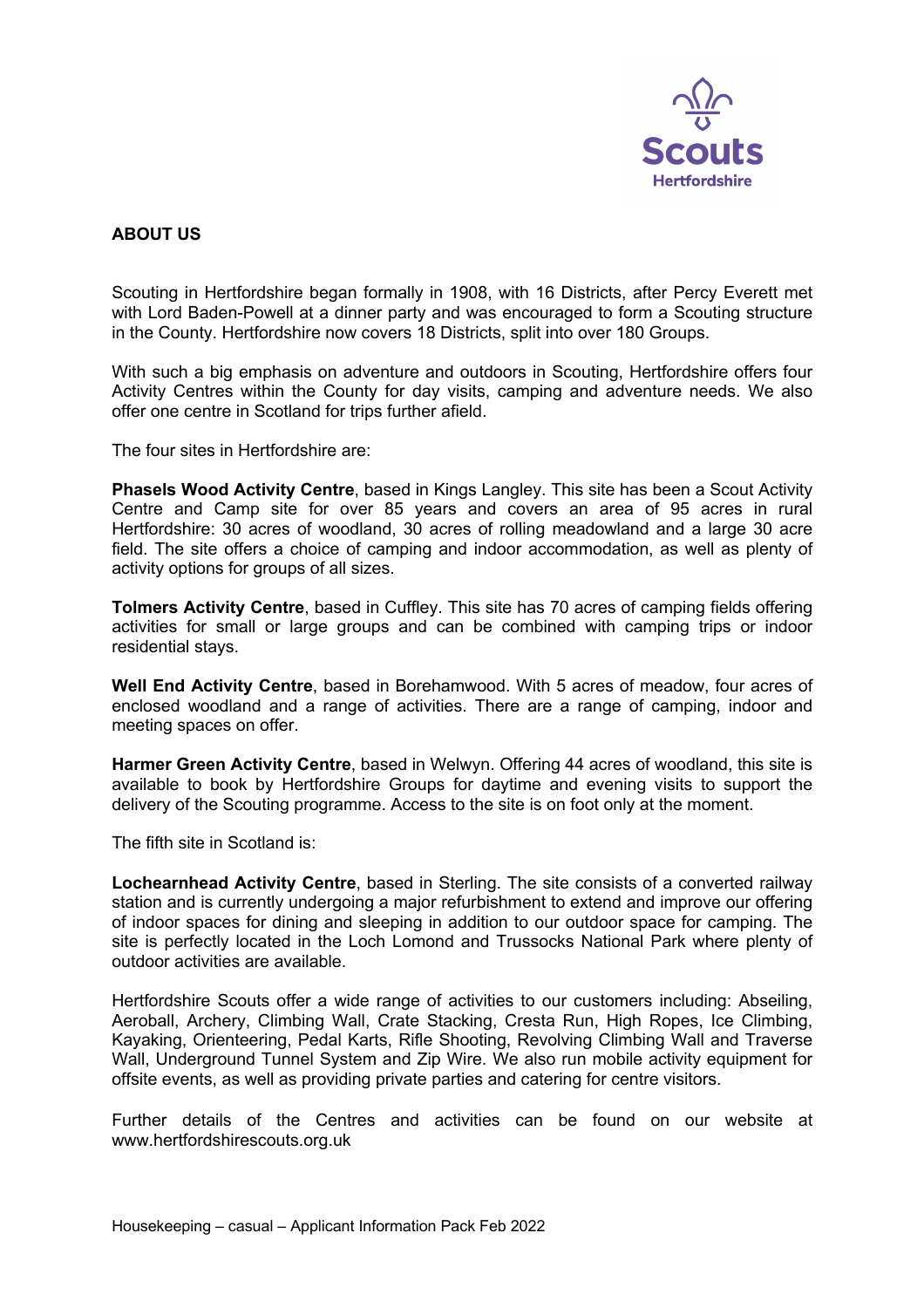

**Scouts**  $\frac{\sqrt{2}}{9}$ 

u<br>Mortfordebire

### **The Scout Association Vision & Values**

Everything we do in Hertfordshire Scouts is undertaken in line with The Scout Association, so it is important that all our staff are aware and understand their Vision and Values.

Vision:

By 2025 we'll have prepared more young people with skills for life, supported by amazing leaders delivering an inspiring programme.

We'll be growing, more inclusive, shaped by young people and making a bigger impact in our communities.

Values:

Integrity - We act with integrity; we are honest, trustworthy and loyal. Respect - We have self-respect and respect for others. Care - We support others and take care of the world in which we live. Belief - We explore our faiths, beliefs and attitudes. Co-operation - We make a positive difference; we co-operate with others and make friends.

#### **Hertfordshire Scouts Strategy for 2021-2023:**

Hertfordshire Scouts will be working on the delivery of the workstreams set out in the Scouts Vision 2025

#### Pillars of the Scouts Vision 2025

Focus on the areas that we can be better at and influence locally

| Programme                                                                                                                                                             | People                                                                                                                                         | Perception                                                                                                                                                                                         |
|-----------------------------------------------------------------------------------------------------------------------------------------------------------------------|------------------------------------------------------------------------------------------------------------------------------------------------|----------------------------------------------------------------------------------------------------------------------------------------------------------------------------------------------------|
| Support quality<br>programmes                                                                                                                                         | Improve the volunteer<br>journey                                                                                                               | <b>Transforming our image</b>                                                                                                                                                                      |
| Develop amazing<br>$\bullet$<br>leaders<br>"Off the Shelf"<br>$\bullet$<br>programme<br>Online information and<br>$\bullet$<br>booking – accessible to<br>all leaders | Transform adult<br>recruitment<br>Simpler training<br>Better online resources<br><b>Effective and targeted</b><br>٠<br>internal communications | Brand roll out<br>$\bullet$<br>Resources to promote<br>$\bullet$<br>the benefits of Scouting<br>Support local PR<br>$\bullet$<br><i>initiatives</i><br>Ensure effective<br>$\bullet$<br>Governance |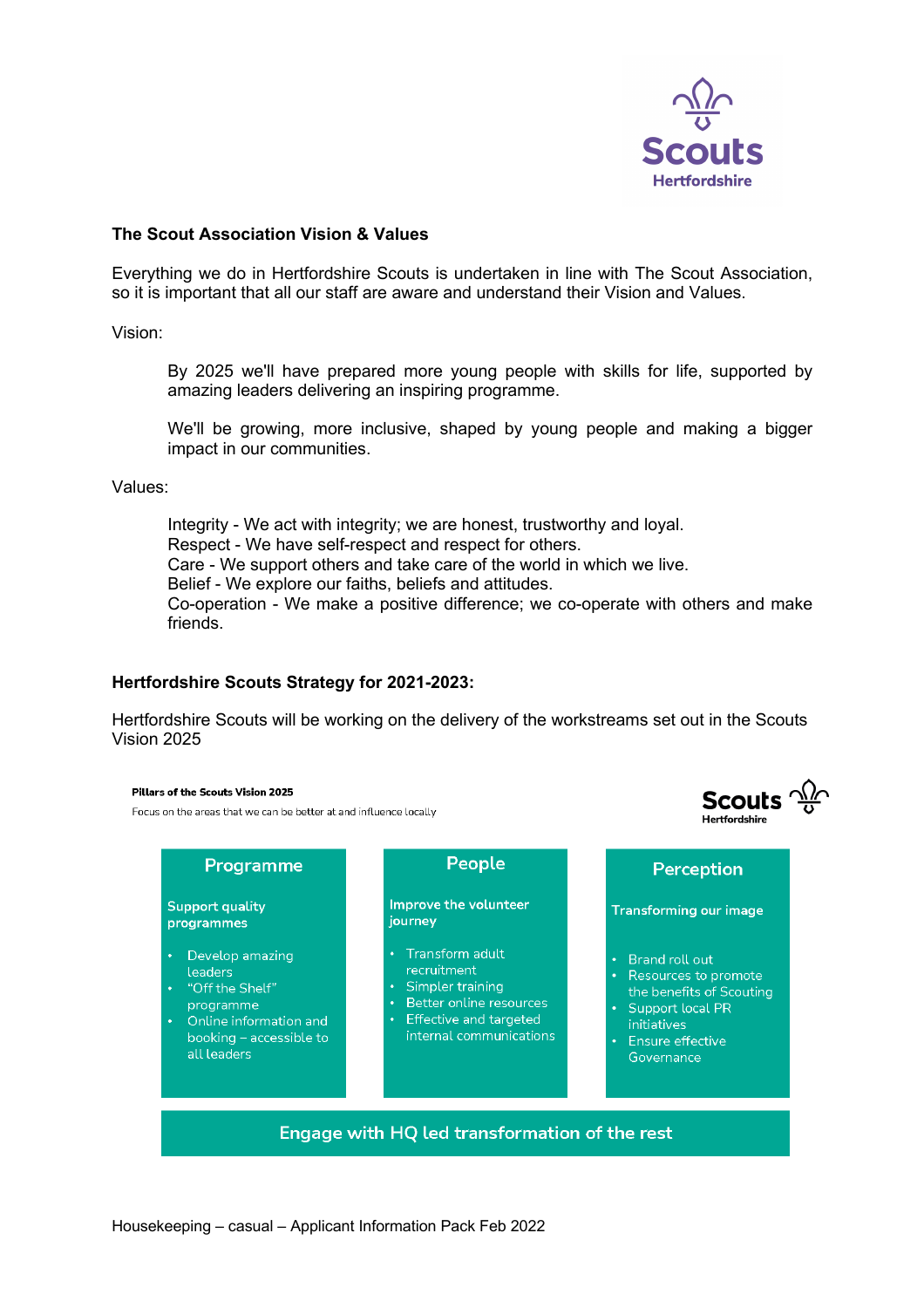

Locally we will emphasise:

- Supporting the resumption of face-to-face Scouting,
- recovering our youth and leader membership numbers through a focus on group **Scouting**
- A focus on governance and risk management
- Safe re-opening of our Activity Centres, prioritising Scouting users
- Financial recovery, including servicing our CBILS loan and re-building reserves

Deliver a "One Team" approach across the County Team through the implementation of "Team Herts", building cross functional relationships between sections, activities team and adult support functions

Recruit talented individuals to key roles in the County Team, review existing posts to ensure "round peg in a round hole" across the board

Develop stronger two-way communication with District Commissioners to support them in the maintenance of existing groups and the delivery of growth

To deliver a "fit for purpose" digital foundation – through our digital strategy

Enhance our influence with key partners and supporters, ensure we have a fair share of voice in the broader Hertfordshire Youth community

Support the strengthening of training and governance across the membership

Our aim is to restore our membership to 2020 census levels by 2023, with 20,000 members by 2025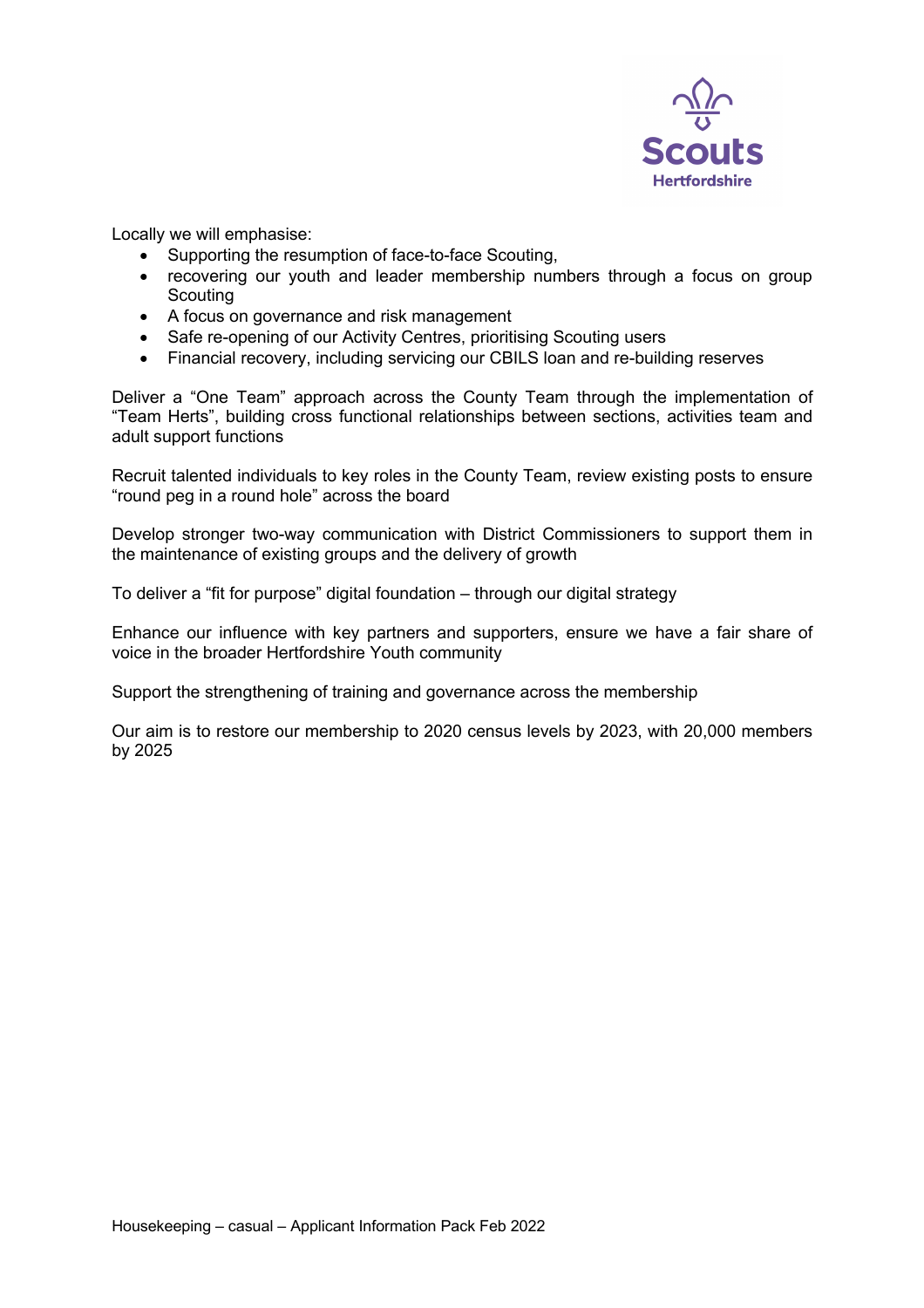

# **Hertfordshire Scouts Structure**



#### **The County Executive & The Activity Centres Management Committee**

Hertfordshire County Scout Council is a Registered Charity and its Executive Committee, which comprises the Trustees, maintains an overview of all Scouting and commercial activity. The County Commissioner and County Chairman take a particular interest in County's Activity Centres, as does the County Treasurer. Specific members of the Executive Committee take a lead in various aspects of site business, such as remuneration, safeguarding and health and safety. A member of the Executive Committee chairs the Activity Centres Management Committee.

The Activity Centres Management Committee (ACMC) meets throughout the year and reports back regularly to the County Executive. The Committee, including the Manager Activity Centres & Support Functions, is responsible for the long-term strategic planning for all County sites, maintaining a financial overview as well as overseeing what is happening and dealing with matters of urgency. The Committee appoints specialists to advise when necessary.

#### **Manager Activity Centres & Support Functions**

The Manager Activity Centres & Support Functions has overall responsibility for the managerial and operational aspects of our Activity Centres and County Support functions. They are responsible for staff management and deployment, budgets, performance, recruitment, health & safety and the overall customer experience. They are supported by HR, County Secretary, Chair of the ACMC and County ASU Manager.

#### **Experience Managers**

The Experience Managers have day to day responsibility of running the four Hertfordshire Activity Centres and support the Activity Centre and Support Functions Manager in delivering the overall strategic plan and operational activities. They are responsible for ensuring the whole experience for the customer is positive, from the moment they come on site, to the moment they leave, and that the staff display professionalism and excellent

Housekeeping – casual – Applicant Information Pack Feb 2022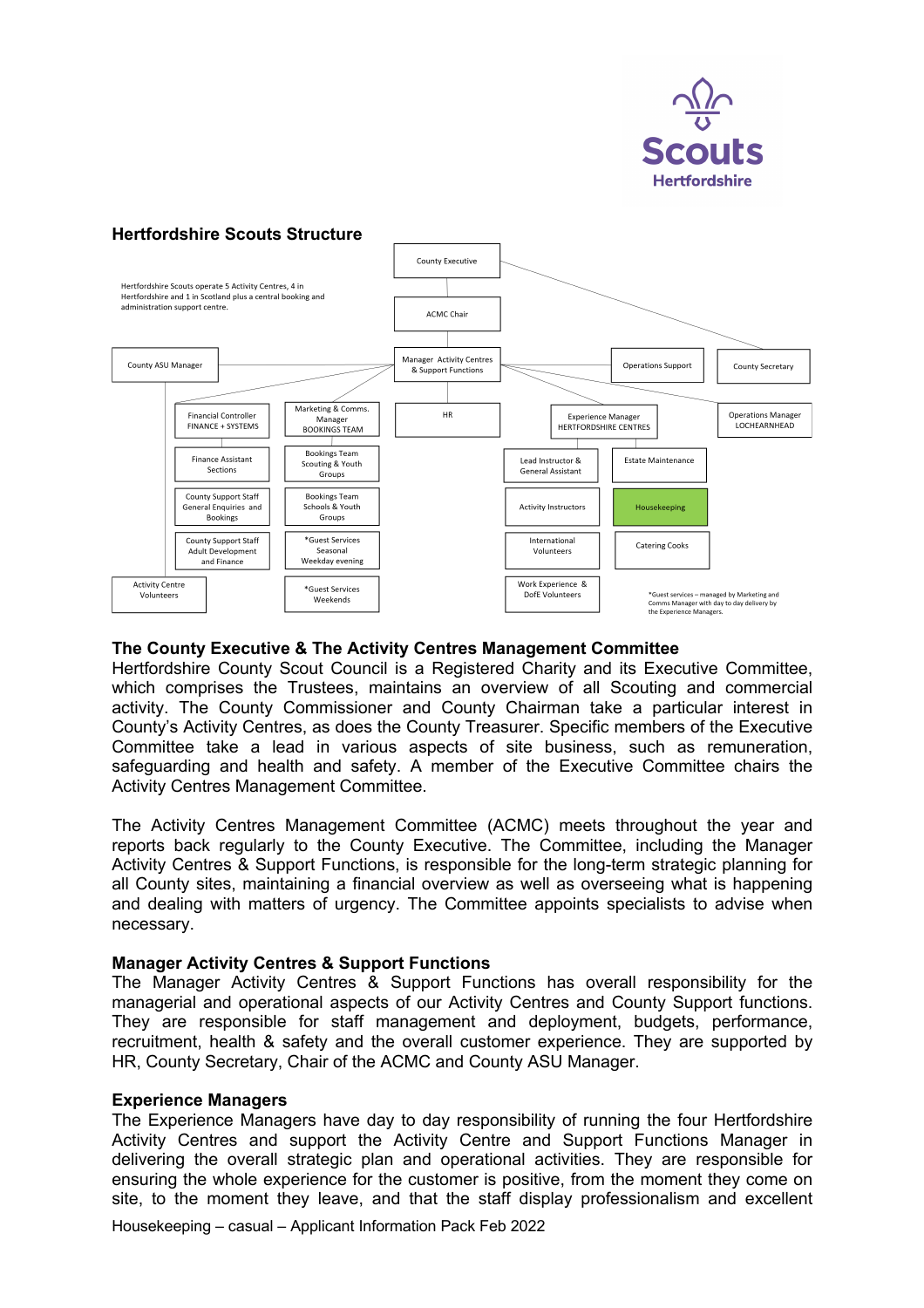

customer service at all times. They ensure all buildings and grounds are ready in advance of the customer arriving and put together staff rotas to make sure all activities can be delivered appropriately and as requested. Experience Managers are also able to deliver activities and provide hands-on maintenance knowledge.

#### **Bookings Team**

The bookings Team are responsible for the design and delivery of quality programmes for our customers, which predominantly are from Scouting, Guiding, Youth Groups or Schools. The team aims to discuss their needs and provide safe, fun, educational, high quality and memorable experiences.

#### **Guest Services**

Our Guest Services team provide our essential out of office hours Customer Service. They are the face of Hertfordshire Scouts in the evenings (during the summer months) and during the weekends (year-round). They have varied responsibilities, dependent on how many and the type of groups visiting the Activity Centres. During busy periods they will be meeting & greeting customers, providing information and appropriate equipment for the activities, checking the customer has everything they need, making booking amendments on the booking system, addressing issues which arise and locking up at the end of the sessions. During quieter months they will provide additional admin support to our Bookings team and Finance Department. The Guest services will work with the Experience Managers and Bookings team to ensure all the customer needs are met.

#### **Other Functions**

Within the team we also have staff responsible for Finance, Marketing and Communications to aid the smooth running of the operations of the Hertfordshire Scouts sections, to ensure that our events and services are appropriately marketed, and we are meeting our charities obligations.

#### **Activities Team**

Our current Lead Instructors and General Assistants combine both supervision and hands on activity delivery. They act as the focal point for visitor activity enquiries. They work with our Management team, Bookings Team and Guest Services to ensure that they and their team deliver high quality, safe, activity experiences and help to create innovative programmes and learning experiences. They also use their practical skills to ensure that the Centres are always looking at their best. This team is at the heart of delivering a quality customer experience.

#### **Estate Maintenance**

Our four Hertfordshire Activity Centres offer very different experiences to our customers, from the basic camping experience for Scout groups through to corporate team away days. All our customers expect the Centres to be ready for their visit and for everything to be functioning appropriately. This means that it is essential the buildings are maintained and presented to a high standard, the toilet and shower blocks are all working well, the equipment and vehicles are all maintained and checked regularly and that the land at each Centre is looked after appropriately. Seasonally this role changes as the summer months will involve a great deal of grass cutting while the winter months allow for more maintenance and planning activities to be undertaken. Estate Maintenance work with all areas of the team responding to customer feedback and looking ahead to upcoming bookings and prepping appropriately, all the while making sure that all our Health and Safety standards are met.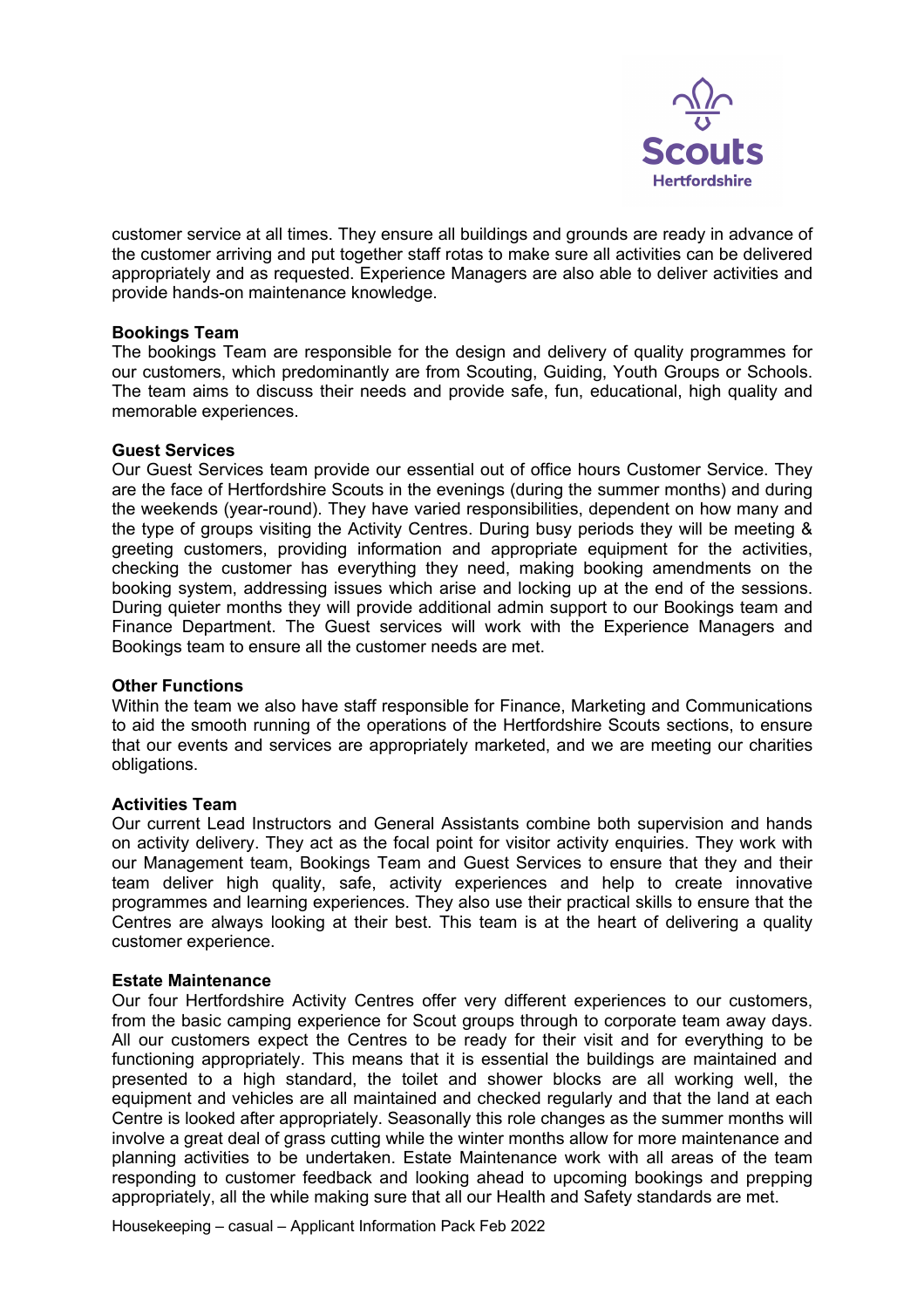

#### **Activity/Catering/Housekeeping Staff – Casual hours**

These staff are critical to the success of our team and play a key role in the experience our customers receive. Our Activity staff will either already have qualifications and training to be able to run our activities or will be willing and able to be trained in order to support our permanent Instructors. Day to day duties which our Activity staff get involved in are wide ranging including preparing and running activities, meeting and greeting customers, catering, cleaning, site maintenance or any ad hoc requirements.

Our pool of cooks and housekeepers are essential to our team as we offer catering packages to enhance our customer's experience and have several residential and indoor spaces across our Centres which need to be cleaned and prepped before and after our customer's visits.

All our staff can be assigned to work at any of our Hertfordshire sites and the hours of work, including weekends and evenings, will be dependent on what the customer has requested.

#### **Volunteers**

We are also supported at mainly weekends by a large number of Activity Centre volunteers and throughout the year by international volunteers who partake in a 6 month or 12 month programme.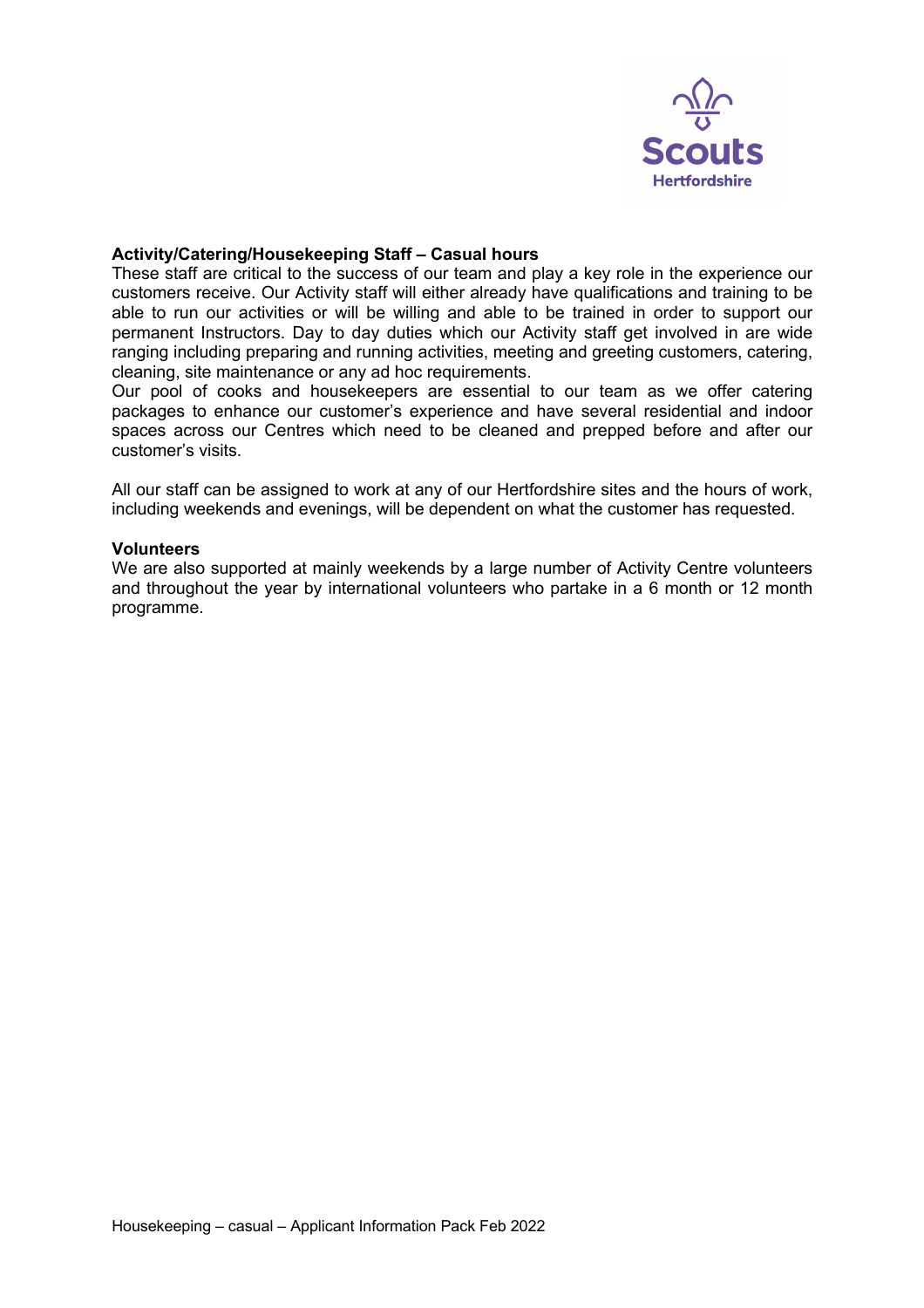

#### **Housekeeping - casual**

#### **Role description**

The role is crucial part in enabling our wider operation to function by ensuring that our facilities are always cleaned to a high standard and ready for use as required. The post holder will be the eyes and ears on the ground and will take pride and ownership in the areas they look after.

#### **Main tasks**

• Servicing bedrooms, duties include but not limited to replacing bedding, dusting, sweeping, vacuuming, mopping, emptying bins, sanitising surfaces, cleaning of bathrooms to a high standard

• Carry out regular cleaning tasks in the toilet and shower blocks, communal areas and office buildings

- Perform and document routine inspections ensuring any issues are highlighted
- Complete the laundry on a daily basis
- Keep designated areas stocked and supplied, including mixing of cleaning chemicals
- Carry out routine inspections of buildings and facilities to ensure they are fit for purpose
- Tackle heavy cleaning jobs upon request
- Ensure outside walkways remain clear and free of debris
- Any other reasonable duties as required to support the team

#### **All team members**

Refrain from acting in a manner that in any way endangers you, fellow employees, volunteers, customers or the public.

Avoid any behaviour that discriminates against your fellow employees or potential employees on the grounds of their gender, sexual orientation, marital status, race, religion or belief, creed, colour, nationality, age, ethnic origin or disability.

Safeguard at all times confidentiality of information relating to Hertfordshire County Scout Council, its staff, volunteers and clients.

Behave in a manner that ensures the security of Hertfordshire County Scout Council property and resources and abide by all relevant Hertfordshire County Scout Council policies and procedures, as well as Scout Association policies and procedures.

This list of duties and responsibilities is by no means exhaustive and the post holder may be required to undertake other relevant and appropriate duties as required.